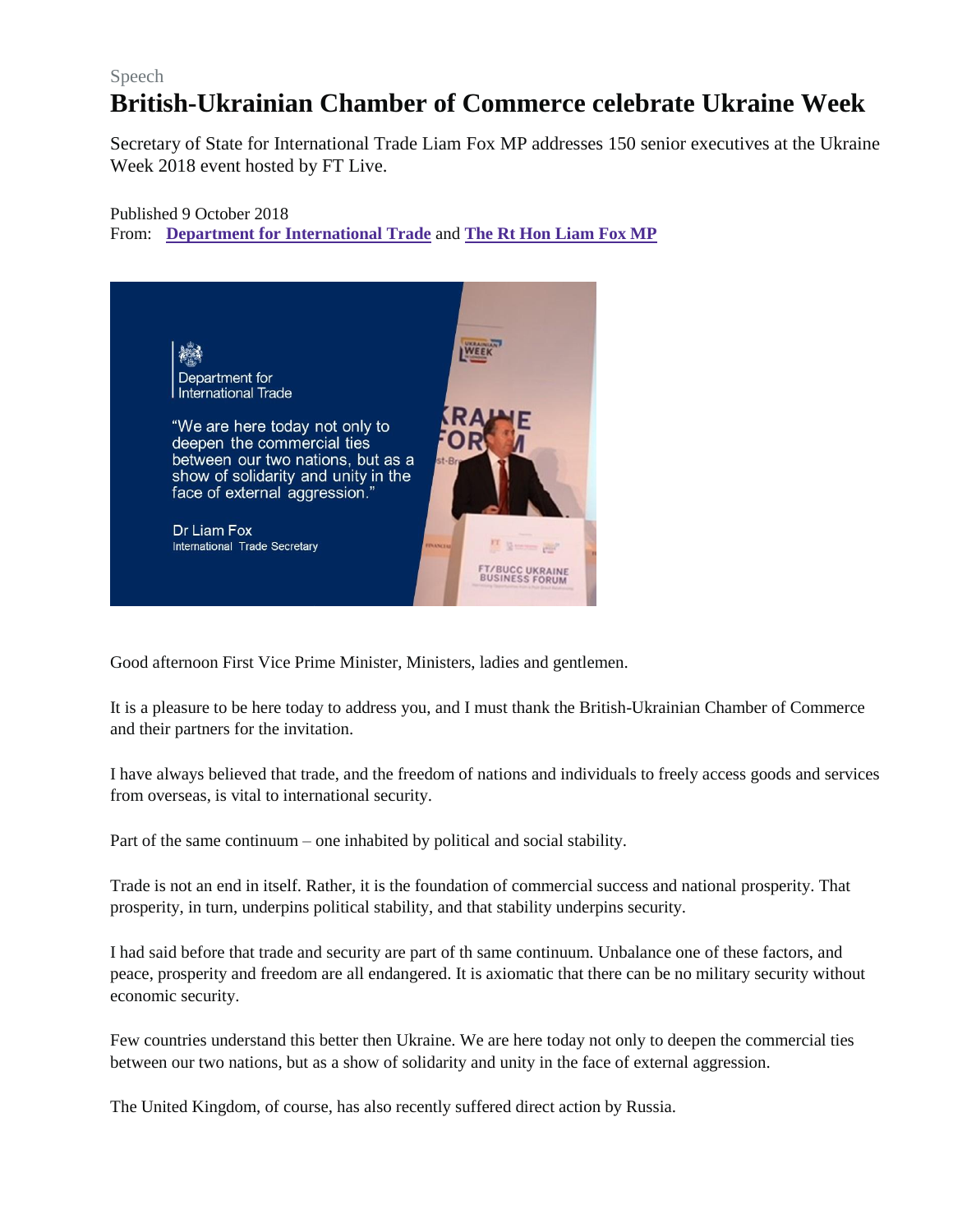If nations are to successfully meet and combat external aggression, then they must first ensure their own strength, both politically and economically. Part of this is winning internal battles against the forces that stifle economic activity and threaten investment, such as corruption and bureaucracy.

It is no accident that those nations with the strongest defence capabilities also have the strongest economies.

The UK stands ready to help Ukraine in any way we can in these challenges, not only for our mutual prosperity, but as a common defence.

That is why I am here today.

Ukraine's economy has undoubtedly suffered in recent years, not only through the annexation of physical territory and infrastructure, but through the uncertainty of ongoing conflict.

Yet there are encouraging signs that the recovery is underway. Last year the total trade between Ukraine and the UK topped £1 billion, following two years of strong growth across the board, in goods and services, imports and exports.

Much of this comes from Ukrainian companies, like many here today, who recognise the inherent strengths of the United Kingdom as a place to invest.

Our capital is the world's leading financial centre, and a springboard into global markets. The UK is in the right time zone to trade with Shanghai over breakfast and New York over tea.

We are home to some of the world's leading universities, producing a highly capable workforce.

And crucially, we are an unrivalled repository of commercial expertise, in everything from Fintech to infrastructure. This gives the UK a unique capacity to help Ukrainian businesses expand and thrive.

But it is not just the United Kingdom's strengths that have enabled our bilateral relationship to thrive.

British companies, like many others across the world, are increasingly aware of all that Ukraine has to offer, and the huge commercial opportunities that exist in the country.

GlaxoSmithKline, Astra Zeneca and Vodafone, to name just a few, have substantially increased their operations in Ukraine in recent years.

They see a country not only with a large and well-developed internal market – Ukraine has five cities of over one million people – but also the hard-working and well-educated workforce.

On top of this, Ukraine boasts abundant natural resources, a broad industrial base and a variety of welldeveloped sectors.

Lviv is undergoing something of an economic boom, driven by its enviable IT industry and service-based economy.

And of course, this historic bread basket of Europe is among the world's leading agri-producers, and my own Department for International Trade is taking steps to improve our bilateral relations in this area, offering British expertise in agricultural machinery, grain storage, and food processing.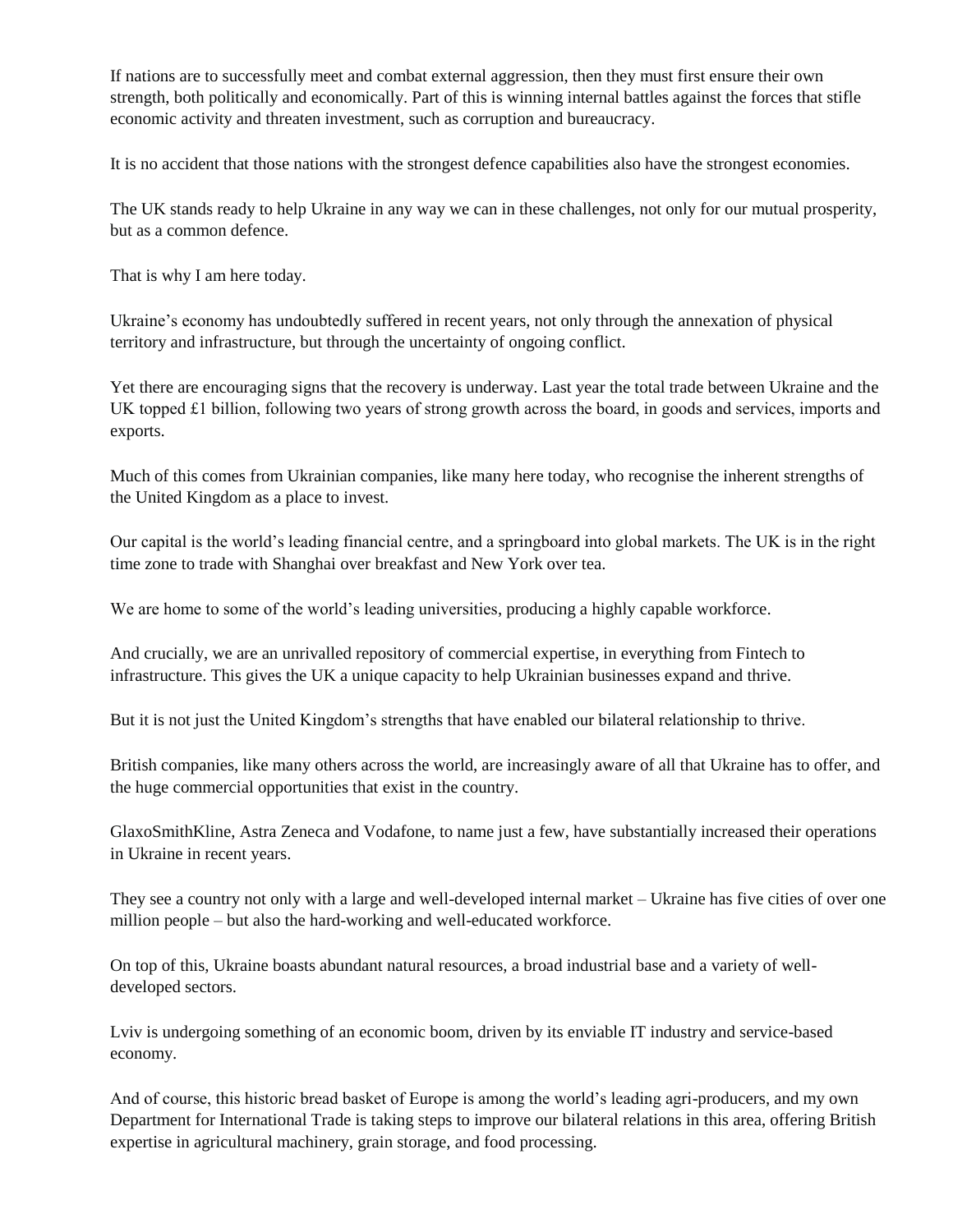I don't need to tell the people in this room that Ukraine is a nation with a vast amount of untapped economic potential.

But as well as external threats there are, as I have mentioned, internal challenges to be resolved if the country is to fully realise its opportunities.

Corruption exists, as it does in many nations around the world.

A key difference here though is awareness, and a strong desire to tackle and resolve the issue.

The Ukrainian people recognise the threat that corruption, inefficient public ownership, and overzealous and stifling bureaucracy pose to foreign investment, economic output, and ultimately prosperity.

The establishment of a Business Ombudsman and the National Anti-Corruption Agency are important steps in the right direction, as is the commendable ambition to bring Ukraine into the top ten nations globally on the ease of doing business rankings. It has already become the most improved country in the world since 2010.

Ukraine has made more progress in the last 4 years than in the previous 20, particularly in reform of the banking sector, good governance institutions and launching the electronic asset and income declaration system.

I am proud to say that the United Kingdom, and my own Department, is taking a leading role in helping Ukraine to achieve these goals.

We are providing assistance to improve the business climate and reforming the tax system, making the country an increasingly attractive place for global investors.

We are helping with the reform of Ukraine's energy sector, aiming to eliminate reliance on Russian gas and streamlining the pricing structure of Ukraine's own production.

This year, we are delivering a £35 million package to support reforms in good governance, anti-corruption and defence.

And we are helping British companies to share their expertise with their Ukrainian counterparts, opening new commercial opportunities across the economy.

This has been instigated, in part, by a wave of joint UK-Ukraine trade events, from the visit of the Deputy Minster Mykolska in June, where she visited women entrepreneurs at DIT's She Trades event, to the Group CEO of Jaguar/Land Rover opening their new sales centre in Kiev.

But perhaps the most important immediate task, and certainly the most important facing my own department, is the post-Brexit transition of the Ukraine-EU Deep and Comprehensive Free Trade Agreement into a new bilateral settlement.

We have designated Ukraine as one of the UK's post-Brexit priority markets, and our ambition is to further improve and liberalise the trading relationship between us.

But our first step must be to provide certainty and continuity for those firms currently operating between the UK and Ukraine. Officials in the UK and Ukraine are working together to design a bilateral agreement that will replicate the effects of the DCFTA, to come into effect at the end of our transition period.